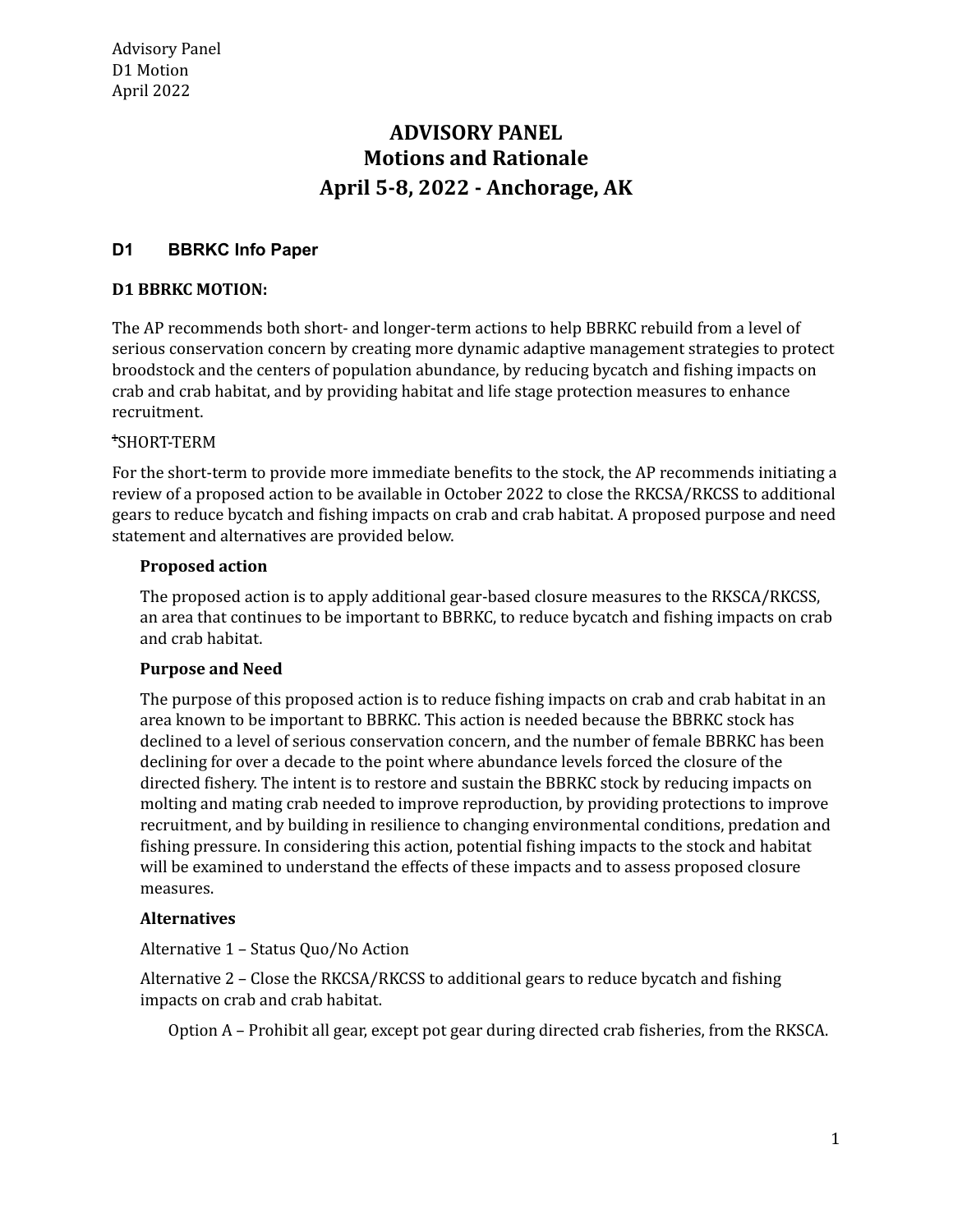Advisory Panel D1 Motion April 2022

> Option B - Prohibit pelagic trawl gear from the RKCSA at any time. In years when the directed fishery is closed, prohibit pelagic trawl gear from the RKCSS. This option is consistent with existing requirements for non-pelagic trawl gear.

> Option C – In years when the directed crab fishery is closed, prohibit all gears except longline gear from the RKCSA/RKCSS.

In addition, <del><sup>end of 1</sup></del> we recommend the creation of a workgroup that includes crab managers and scientists, along with crab habitat experts, and industry stakeholders from all affected sectors to explore topics, including but not limited to, a primary objective to provide input to Council staff over the summer 2022 to better define the concept of dynamic closed areas to protect crab broodstock and centers of abundance for female and male red king crab during times of low abundance. As a secondary objective, the workgroup would propose strategies to protect important areas for recruitment, such as north of Unimak, around Amak, Black Hills, and potentially others as identified by the workgroup. As a third objective, the workgroup would document the new and existing voluntary measures being taken by each sector to reduce impacts on BBRKC. This is not an all-inclusive list

### LONGER-TERM

For the longer-term, the AP recommends further work to investigate:

- a) Creating dynamic closed areas, such as seasonal or annual shifting closed areas in ADFG Registration Area T, as needed, to protect BBRKC broodstock or centers of female or male BBRKC at times of low abundance.
- b) Protecting habitat or life stages to enhance BBRKC recruitment.
- c) Creating more consistency in stock management for the fishery, stock assessment, and bycatch measures by aligning the BBRKC PSC limit boundary with the crab stock management area and stock assessment boundary.
- d) Researching crab movement at different times of year for both females and males, unobserved fishing mortality by all gears, and important crab habitat by life stage.
- e) <sup>3</sup>Initiate a robust study of the impact of predation on all crab stocks by analyzing the  **stomach contents of pacific cod and other Groundfish harvested throughout the Bering Sea / Bristol Bay.**

 *Amendment1 (to strike all language between "Short Term" through "In addition") failed 8-9 Amendment3 passed 17-0*

### **2 The AP recommends analysis of the following:**

- **1. For the directed red king crab fishery, consider:**
	- **1. All red king crab catch be counted towards the quota**
	- **2. Increasing observer coverage (EM or human) – examine range of current rate to 100%**
	- **3. Set a hard cap for the number of female crabs that may be discarded, when the cap is reached, directed fishing ceases**
- **2. For the pot cod directed fishery consider:**
	- **1. prohibiting fishing in Area 512**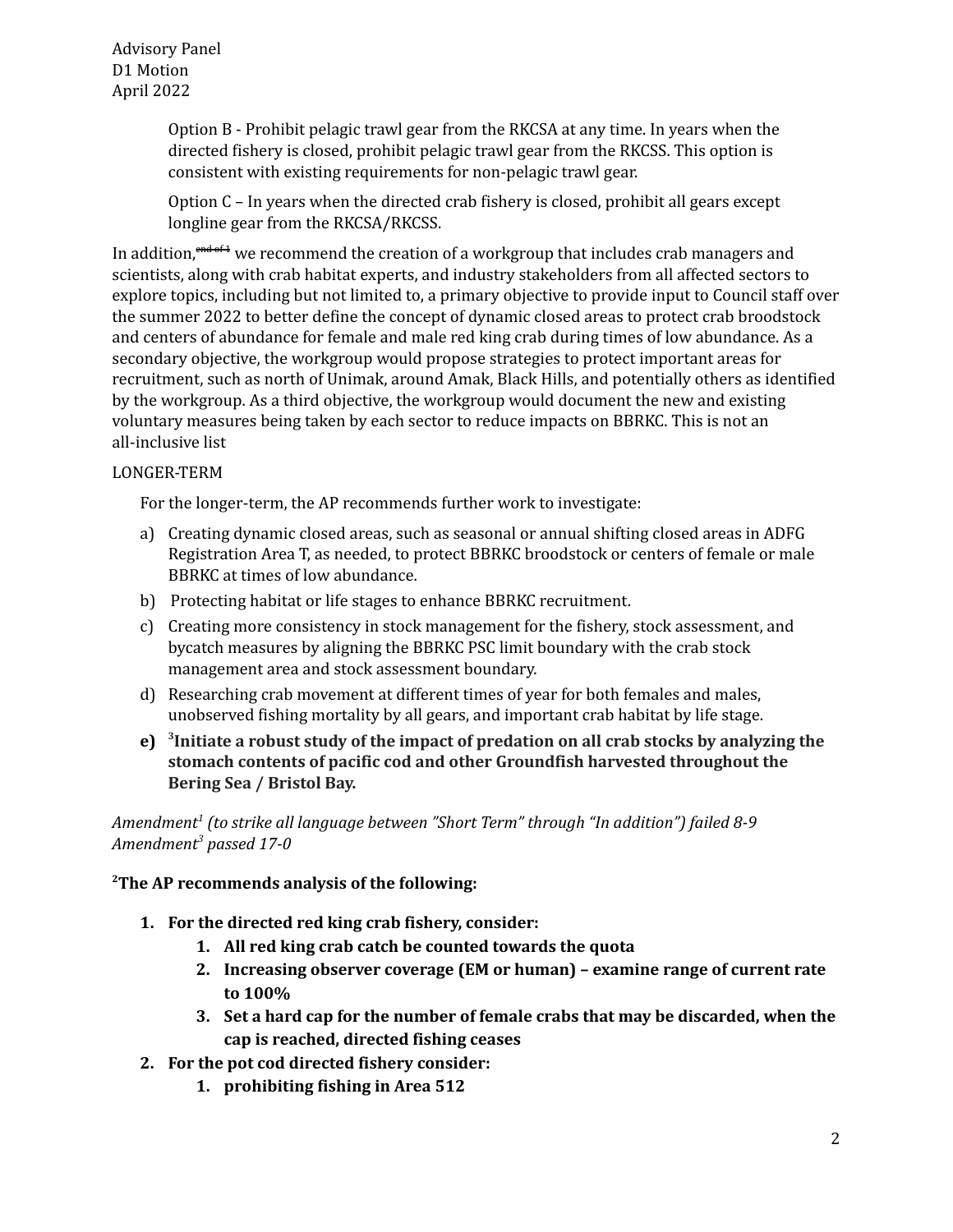- **2. Increasing observer coverage (EM or human) – examine range of current rate to 100%**
- **3. A PSC hard cap for BBRKC for the pot cod fishery (under and over 60 feet) where fishing ceases if the cap is reached**
- **3. For both sectors – consider a maximum limit on soak time**
- **4. Analyze and report on all sources of BBRKC mortality across all state and federal fisheries.**

# *Amendment2 passed 10-7*

 *Main Motion as amended passed 16-0*

## *Rationale in Favor of the main motion as Amended:*

- The Bristol Bay red king crab stock is at a level of serious conservation concern, so much so  *that the directed fishery is currently closed. While helping females should be top priority given their continued downward trend, males and habitat protections are also of concern to make sure we have a healthy population and opportunity for recruitment. This motion is responsive to the priorities of protecting females, optimizing mating opportunities, and protecting critical spawning habitat. This motion seeks a comprehensive approach and a willingness by all stakeholders to seek solutions for a stock that is in crisis. This motion has both short and long-term components, along with both voluntary, non-regulatory actions and regulatory* actions as a backstop given the state of the stock. All sectors have an obligation to help avoid a  *collapse of RKC like we have seen in the past around Kodiak, Chignik, Adak, Pribilofs, and St. Matthew. We must take action now and encourage continued voluntary actions to help rebuild BBRKC, protect females, encourage recruitment opportunities, and protect important habitat.*
- *● The crab sector appreciates that several other sectors have taken voluntary actions since the directed fishery closed to reduce their impacts on BBRKC. For example, the large majority of the pot cod fleet stayed out of the RKCSA this season. Amendment 80 also implemented additional protocols for crab. These actions are important, appreciated, and more responsive and faster than regulatory actions.*
- *● Trawl fisheries are occurring during molting and mating, and midwater gear is on the bottom more than previously thought. The RKCSA was created in the late 1990s to protect RKC and RKC habitat from fishing impacts by bottom gear. Evidence like the recent tagging work and summer surveys show the RKCSA continues to be an important area for BBRKC, including* females. It is necessary to blend this new information with the purpose of the RKCSA to make it  *effective, especially given Figure 4-4 which shows increased pelagic trawl gear effort in the RKCSA since 2014; the same time period that the stock has trended downward.*
- *● This motion provides a range of alternatives to close the RKCSA/RKCSS, an area that continues to be important to BBRKC, to additional gears to reduce bycatch and fishing impacts on crab and crab habitat. The alternatives would most affect pelagic trawl gear and pot cod but would still allow these fisheries to catch their allocations outside of this discreet box. The alternatives go from most restrictive (Option A) to most liberal (Option C).*
- *● In the short-term, the motion calls for creation of a workgroup with crab and crab habitat experts and representatives from all affected sectors with the objectives in the motion as a*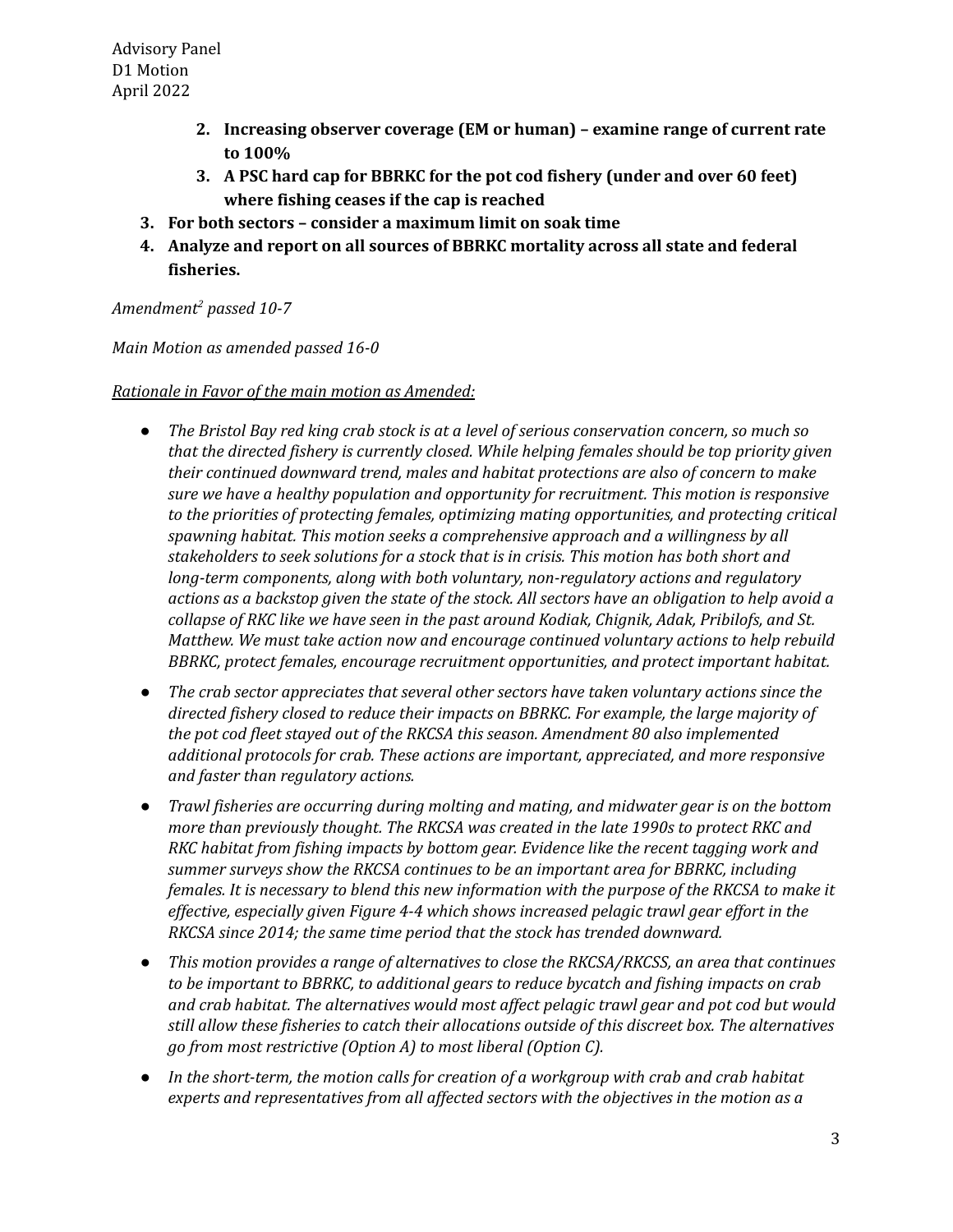*starting point. The topics are complex and would benefit from getting many sectors working together. The workgroup would explore dynamic closed areas and measures to enhance recruitment opportunities, along with documenting current and new voluntary actions by* various sectors. The list of topics for the workgroup is a starting point and not all inclusive, but  *the workgroup should get started ASAP and come to the October Council meeting with some initial ideas.*

- *● Longer term items will hopefully result in some voluntary measures by multiple fleets, and may be able to incorporate emerging scientifically based analyses that look at rotational or time area closures. RKCSA borders were drawn over 25 years ago. We have some indication that this* may still be a good area for recent red king crab, but recent survey data clearly shows this isn't  *a static area that restricts the movement of crab – they move around northward, eastward, all over, possibly even south into state waters.*
- *● There are concerns about the recent history and future of the Bristol Bay red king crab biomass that need to be explored. More analysis and research into the abundance and distribution of, and gear interactions with, red king crab is needed to inform the Council, particularly before implementing spatially dynamic rotating closures. Such closures will require data sharing, and increased observer information or seasonal winter surveys, and considerations of the cost to implement them.*

### *Rationale in Opposition to Amendment 1:*

- *● Given that the BBRKC fishery is currently closed, management action must be taken to preserve this future sustainability of this fishery. Although many questions and uncertainties exist, unobserved mortality has been identified as a possible significant contributor in the decline of the BBRKC stock thereby warranting a precautionary approach in the RKCSA for differing gear types. As such, initiating an analysis is worthwhile and appropriate.*
- *● The purpose of the RKCSA/RKCSS was to restrict gear that interacts with BBRKC, therefore it is necessary to include gear types beyond non-pelagic trawl. The burden should be on gear types to prove that they are not having negative impacts on BBRKC, a closure can help preserve the stock and help recovery while research occurs.*

### *Rationale in Favor of Amendment 1:*

- In response to an Emergency Rule request in the fall of 2021, an analysis was produced that  *focused on the costs/benefits of an action focused on specific modifications to the RKCSA. Given the similarities and overlap of the ER request and the analytical request contained in this motion, it is unlikely that any new information and/or conclusions would be brought forward from the analysis being sought in this motion upon which the Council could base management decisions focused on the closure of the RKCSA.*
- *● The current information paper, with its limited scope per Council direction, does not bring forward any new information that has not been previously available to the Council. Given the data presented in the information paper, the bycatch of crab in the pelagic trawl – pollock* directed fishery is the lowest of all gear types, and below the PSC limit.Specific to the amount of  *bottom contact by trawl gear, this information has been available back to at least 2005 with the publication of the 2005 Essential Fish Habitat EIS. Council, and its associated Advisory bodies, review of EFH is an ongoing process with the most recent review and updates*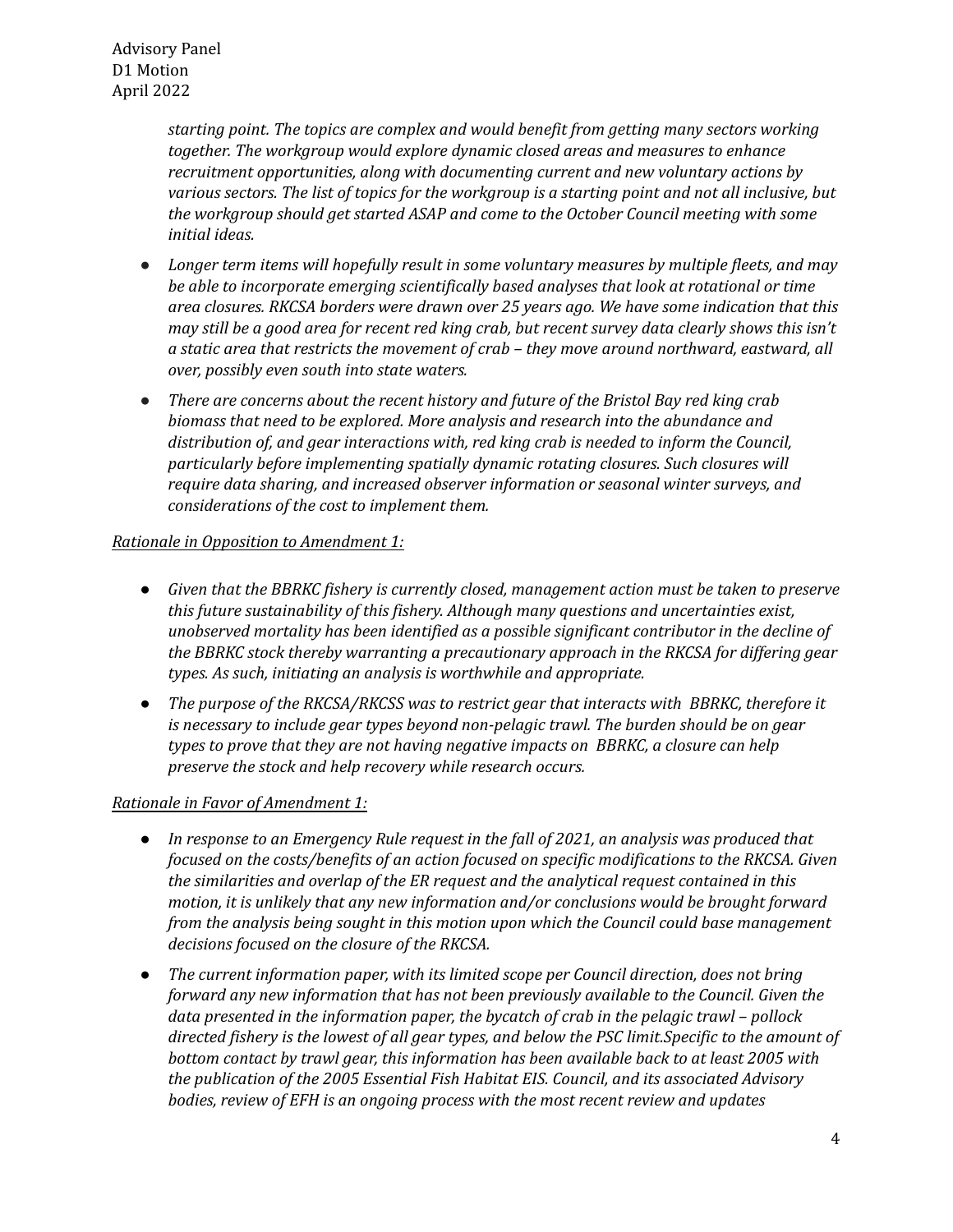*beginning in 2022. Per previous EFH reviews, it has been concluded that the amount of bottom contact from pelagic pollock gear is both minimal and temporary.*

- *● Specific to unobserved mortality, the information paper states "the SSC noted that including any future estimation of unobserved crab mortality (from both groundfish and directed crab fishing) in a stock assessment would require extensive evaluation to understand how the assessment's parameters for factors like catchability, natural mortality and reference points would be affected and "unobserved mortality is a source of both assessed and unassessed uncertainty throughout the history of the assessments (e.g., currently attributed to natural mortality), and that the ABC/TAC buffers in place are an appropriate process to account for sources of uncertainty that cannot be explicitly described in the assessment." To this point, concerns related to accounting for unobserved crab mortality, especially as it relates to molting/mating females, in the pollock fishery will require focused applied research by industry and NMFS in order to be accounted for more precisely and explicitly within the stock assessment and harvest specifications process. There are multiple dynamic factors that affect the net behavior at any given time in the water. These factors contribute to the uncertainty in actual contact of the pelagic trawl footrope. The uncertainty of actual contact leads to greater uncertainty of the unobserved mortality from a pelagic trawl in contact with the seafloor. Even as technology improves many of these factors affect the immediate ability to determine the interaction and impact PTR has on RKC.*
- *● An unobserved mortality rate for BBRKC in pelagic trawling has not yet been identified for pelagic trawl gear. Some studies have addressed this yet have been hindered by the dynamic complexities of observing and quantifying unobserved mortality from PTR behavior and interactions. Seafloor contact alone is not an adequate proxy for unobserved mortality. Determination of the impact pelagic gear contacting the seafloor has on BBRKC requires a connection to be made between gear-on-bottom and both the benthic habitat of RKC and bycatch (observed and unobserved). The best available information can accurately capture where PTR has occurred since 2003 but the ability to draw a conclusion about stock impacts would require the knowledge of where RKC were during the trawl season and the shell condition of those crab as it relates to the molt/mate cycle.*
- Given both the similarity to a previous request and resulting analysis as well as the fact that  *the information paper does not bring forward new data, it is difficult to see how the proposed Purpose and Need Statement and Alternatives/Options flow logically from the information paper as is typical in the Council process. The requested analysis of the proposed Alternatives is not going to illuminate anything new, nor is the narrow focus going to create a clear and significant benefit to the BBRKC stock in the future.*
- *● Additionally, as noted in public testimony, the pollock fishery is currently restricted by multiple bycatch considerations, particularly those related to chinook salmon which has a regulated hard cap, and avoidance of chinook is a major driver of pollock fishing behavior. Static closure boxes, such as a potentially permanent restriction from fishing in the Red King Crab Savings Area, remove some flexibility that the pollock fishery has to select fishing grounds when considering how to balance pollock CPUE, fish quality, roe rates, and chinook encounter rates.*
- *● Many industry sectors recognize the importance of the BBRKC fishery and sympathize with the very challenging situation facing participants and communities, and support research efforts to better understand unobserved mortality in the pelagic trawl fishery. However, initiating*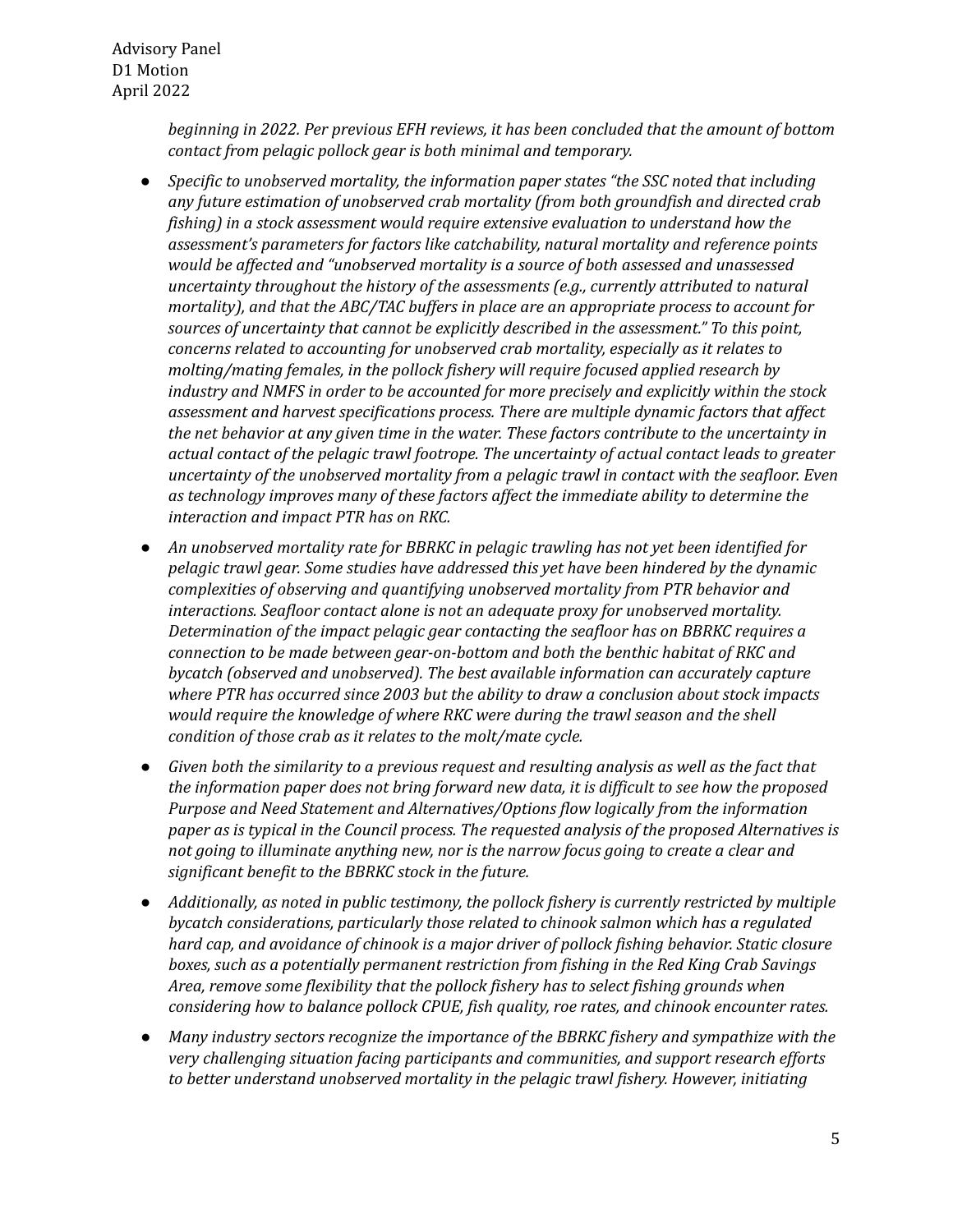Advisory Panel D1 Motion April 2022

> *analysis to potentially implement static closures is not timely or supported by current fishery data.*

## *Rationale in Favor of Amendment 2:*

- *● Consideration of the directed crab fishery and the pot cod sector, both the impacts from and potential management measures for, should be included in any analysis going forward. Given* the current state of the BBRKC stock, it is imperitive to take a holistic view of all sources of  *BBRKC mortality and data shows that these two sectors are the biggest sources of BBRKC mortality. Everyone agrees that a healthy Bering Sea red king crab population is the goal. Expanding the original motion to include analysis of specific activities (and potential management measures) related to the two sectors whose removals have the biggest impact on stock population is critical for a comprehensive analytical document that looks at all sources of red king crab mortality and considers steps that could make a real difference in the BBRKC population. Many of the concepts put forward in this amendment many need refinement, including consideration of the overlap between Federal and State jurisdictions, but the intent to encompass all sources of mortality from all fisheries and to include potential management measures beyond closure of the RKCSA.*
- The directed crab fishery has discarded 15.6 million red king crab in the last ten years, 2.5  *million more crab than they retained during that same period. Of those discarded animals, 3.5 million were females with 800,000 of them discarded in the last three years. That's 300,000 more than what the fishery needed to open in 2021. In written public comment last October, a* letter from a directed crab fishery participant stated, "I had 15 miles of solid females last year  *in my pots, 500 in every pot. I watched an Amendment 80 vessel tow right through them".* From this letter it is gleaned that while fishing for king crab in 2020, he had pots full of female crab. To know he had 500 plus females in each pot he would have needed to pick the pots at least once, and then set them back in the same area. At a 20% discard mortality rate, this results in the mortality of 100 females per pot lift. For every 100 pots that is 10,000 dead  *females. Despite being a rationalized fishery, this sector has not required and/or implemented voluntary fleet-wide changes to address this issue, but they are doing research and encouraging improved handling protocols.*
- In the pot cod fishery over the last 10 years, 333,129 red king crab were taken as bycatch,  *which resulted in 176,558 dead red king crab. In the last three years the bycatch was 284,578 crab, which equates to 150,826 dead red king crab. BBRKC bycatch in the pot cod fishery is* orders of magnitude higher than that from trawl gear: 4,780 tons of pot cod was landed at the expense of 217,836 crab resulting in a bycatch rate of 231 crab per ton of groundfish. This data  *does not include the Area O P. cod fishery. By comparison, the trawl pollock CV sector bycatch of red king crab is very minimal, with 164 individual crabs caught between 2008 and today. Looking at the whole pollock fishery, CVs, CP's, and CDQ, the total between 2008 through today is 307 total red king crab have been taken.*